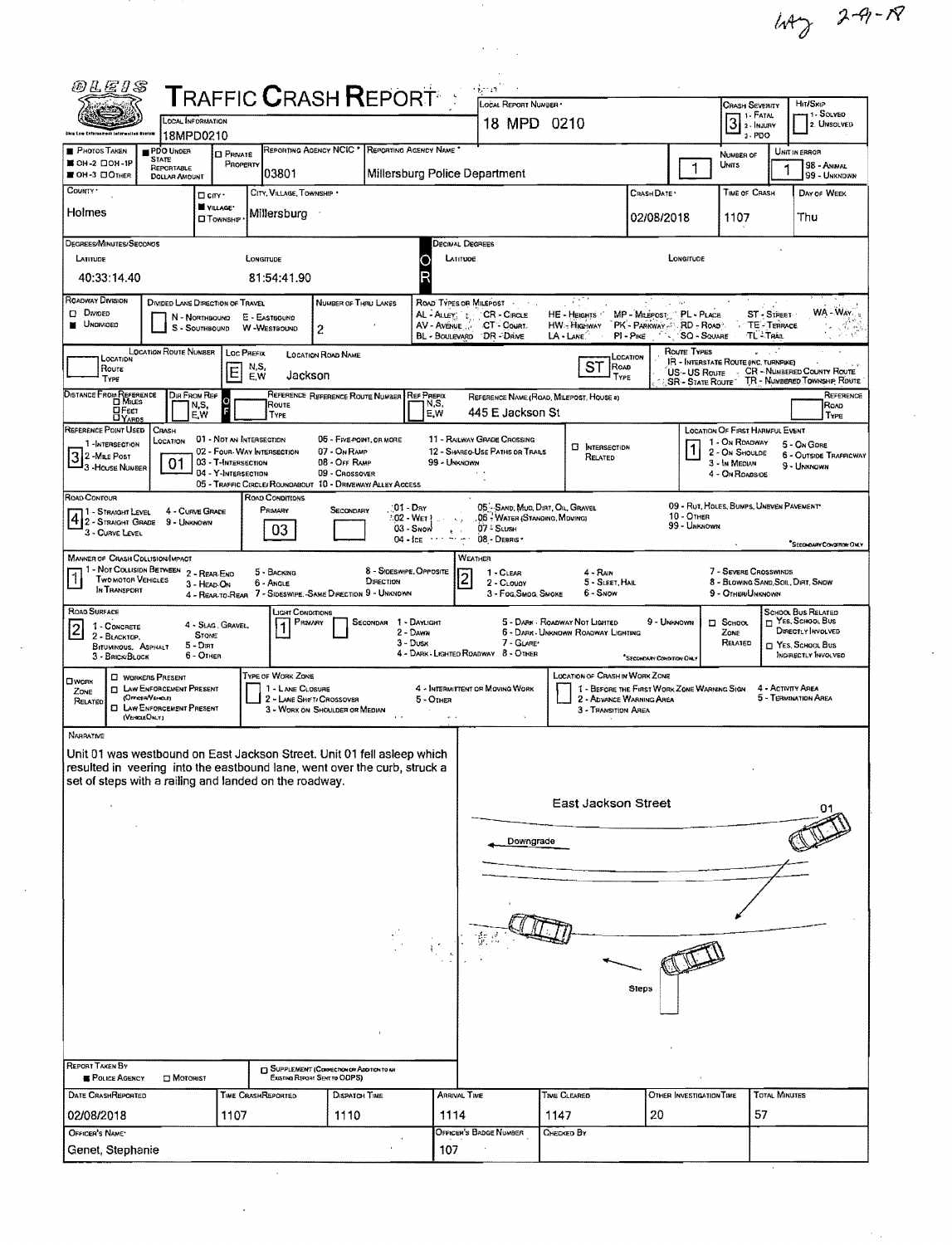|                                                                           | Unit                                                                      |                                                         |                                                                          |           |                                                                                               |                                                       |                                                                       |                                     |                                                                          |                                                                                                |                                                                                                                                                                                                                    |                                                                                    |                                       |
|---------------------------------------------------------------------------|---------------------------------------------------------------------------|---------------------------------------------------------|--------------------------------------------------------------------------|-----------|-----------------------------------------------------------------------------------------------|-------------------------------------------------------|-----------------------------------------------------------------------|-------------------------------------|--------------------------------------------------------------------------|------------------------------------------------------------------------------------------------|--------------------------------------------------------------------------------------------------------------------------------------------------------------------------------------------------------------------|------------------------------------------------------------------------------------|---------------------------------------|
|                                                                           |                                                                           |                                                         |                                                                          |           |                                                                                               |                                                       |                                                                       |                                     |                                                                          | LOCAL REPORT NUMBER                                                                            |                                                                                                                                                                                                                    |                                                                                    |                                       |
|                                                                           |                                                                           |                                                         |                                                                          |           |                                                                                               |                                                       |                                                                       |                                     |                                                                          |                                                                                                | 18 MPD 0210                                                                                                                                                                                                        |                                                                                    |                                       |
| UNIT NUMBER                                                               | OWNER NAME: LAST, FIRST, MIDDLE ( C SAME AS DRIVER )                      |                                                         |                                                                          |           |                                                                                               |                                                       |                                                                       |                                     | OWNER PHONE NUMBER                                                       |                                                                                                | DAMAGE SCALE                                                                                                                                                                                                       | DAMAGE AREA<br>FRONT                                                               |                                       |
| 1<br>OWNER ADDRESS: CITY, STATE, ZIP                                      | Stoltzfus, J. Wendell                                                     |                                                         |                                                                          |           |                                                                                               |                                                       |                                                                       | 3                                   |                                                                          |                                                                                                |                                                                                                                                                                                                                    |                                                                                    |                                       |
| <b>CISAME AS DRIVER</b> )<br>413 N Mad Anthony St, Millersburg, OH, 44654 |                                                                           |                                                         |                                                                          |           |                                                                                               |                                                       |                                                                       |                                     |                                                                          | 1 - None                                                                                       |                                                                                                                                                                                                                    |                                                                                    |                                       |
| LP STATE LICENSE PLATE NUMBER                                             |                                                                           |                                                         | VEHICLE IDENTIFICATION NUMBER                                            |           |                                                                                               |                                                       |                                                                       |                                     | 2 - MINOR                                                                |                                                                                                |                                                                                                                                                                                                                    |                                                                                    |                                       |
| он<br><b>FKS8159</b>                                                      |                                                                           |                                                         |                                                                          |           | 1D8GP45R44B502241                                                                             |                                                       |                                                                       |                                     |                                                                          | ı                                                                                              | 3 - FUNCTIONAL                                                                                                                                                                                                     | о                                                                                  | $\Box$                                |
| VEHICLE YEAR<br><b>VEHICLE MAKE</b>                                       |                                                                           |                                                         |                                                                          |           | VEHICLE MOOEL                                                                                 |                                                       |                                                                       |                                     | VEHICLE COLOR                                                            |                                                                                                |                                                                                                                                                                                                                    |                                                                                    |                                       |
| 2004                                                                      | Dodge                                                                     |                                                         |                                                                          |           | Grand Caravan                                                                                 |                                                       |                                                                       |                                     | TAN                                                                      |                                                                                                | 4 - DISABLING                                                                                                                                                                                                      | а                                                                                  | ם                                     |
| PROOF OF<br>INSURANCE<br>SHOWN                                            | <b>INSURANCE COMPANY</b><br>Mennonite Motoris                             |                                                         |                                                                          |           | POLICY NUMBER<br>2001                                                                         |                                                       | Towen By<br>Rigz                                                      |                                     |                                                                          |                                                                                                | 9 - Unknown                                                                                                                                                                                                        |                                                                                    | α                                     |
| CARRIER NAME, ADDRESS, CITY, STATE, ZIP                                   |                                                                           |                                                         |                                                                          |           |                                                                                               |                                                       |                                                                       |                                     |                                                                          |                                                                                                |                                                                                                                                                                                                                    |                                                                                    | <b>CARRIER PHONE</b>                  |
|                                                                           |                                                                           |                                                         |                                                                          |           |                                                                                               |                                                       |                                                                       |                                     |                                                                          |                                                                                                |                                                                                                                                                                                                                    |                                                                                    |                                       |
| US DOT                                                                    | VEHICLE WEIGHT GWWR/GCWR                                                  |                                                         | 1 - LESS THAN OR EQUAL TO 10K LBS                                        |           | CARGO BOOY TYPE<br>01 - No CARGO BOOY TYPE/NOT APPLICABL 09 - POLE                            |                                                       |                                                                       |                                     |                                                                          | TRAFFICWAY DESCRIPTION<br>1 - Two-Way, Not Divideo                                             |                                                                                                                                                                                                                    |                                                                                    |                                       |
| HM PLACARD ID NO.                                                         |                                                                           | 2 - 10,001 to 26,000x Las<br>3 - MORE THAN 26,000K LBS. |                                                                          | 01        | 02 - Bus/VAN (9-15 SEATS, INC DRIVER) 10 - CARGO TANK<br>03 - Bus (16+ Seats, Inc Driver)     |                                                       | 11 - FLAT BEO                                                         |                                     |                                                                          |                                                                                                | 1 2 - Two-Way, Not Divideo, Continuous Left Turn Lane<br>3 - Two-WAY, DIVIDEO, UNPROTECTED (PAINTED OR GRASS >4FT.) MEDIA                                                                                          |                                                                                    |                                       |
|                                                                           |                                                                           |                                                         |                                                                          |           | 04 - VEHICLE TOWING ANOTHER VEHICLE<br>05 - Losging<br>06 - INTERMODAL CONTAINER CHASIS       |                                                       | 12 - Dump<br>13 - CONCRETE MIXER                                      |                                     |                                                                          | 5 - ONE-WAY TRAFFICWAY                                                                         | 4 - Two-WAY, DIVIDEO, POSITIVE MEOIANBARRIER                                                                                                                                                                       |                                                                                    |                                       |
| <b>HM CLASS</b><br><b>NUMBER</b>                                          | RELATEO<br>$\Box$                                                         | HAZARDOUS MATERIAL                                      |                                                                          |           | 07 - CARGO VAN/ENCLOSEO BOX<br>08 - Grain, Chips, Gravel                                      |                                                       | 14 - AUTO TRANSPORTER<br>15 - GARBAGE /REFUSE<br>99 - OTHER/UNKNOWN   |                                     |                                                                          | <b>D</b> Hn / Skip Unit                                                                        |                                                                                                                                                                                                                    |                                                                                    |                                       |
| NON-MOTORIST LOCATION PRIOR TO IMPACT                                     |                                                                           |                                                         | Type of Use                                                              | UNIT TYPE |                                                                                               | $\frac{1}{4}$ , $\frac{1}{2}$                         |                                                                       |                                     |                                                                          |                                                                                                |                                                                                                                                                                                                                    |                                                                                    |                                       |
|                                                                           | 01 - INTERSECTION MARKED CROSSWAL<br>02 - INTERSECTION - NO CROSSWALK     |                                                         |                                                                          |           | 05<br>01 - Sua - COMPACT                                                                      |                                                       |                                                                       |                                     |                                                                          |                                                                                                | PASSENGER VEHICLES (LESS THAN 9 PASSENGERS MEDIMEAVY TRUCKS OR COMBO UNITS > 10KLBS BUS/VAN/LIMO(9 OR MORE INCLUDING DRIVER)<br>13 - SINGLE UNIT TRUCK OR VAN ZAXLE, 6 TIRES 21 - BUS/VAN (9-15 SEATS, INC DRIVER) |                                                                                    |                                       |
|                                                                           | 03 - INTERSECTION OTHER<br>04 - MIOSLOCK - MARKED CROSSWALK               |                                                         | 1 - PERSONAL                                                             |           | 02 - COMPACT<br>99 - UNKNOWN 03 - MID SIZE                                                    |                                                       |                                                                       |                                     |                                                                          | 14 - SINGLE UNIT TRUCK: 3+ AXLES                                                               |                                                                                                                                                                                                                    | 22 - Bus (16+ Seats, Inc Dance)                                                    |                                       |
| 06 - BICYCLE LANE                                                         | 05 - TRAVEL LANE - OTHER LOCATION                                         |                                                         | 2 - COMMERCIAL<br>3 - GOVERNMENT                                         |           | or Hit/Skip<br>04 - FutL Size<br>05 - MINIVAN                                                 |                                                       |                                                                       |                                     |                                                                          | 15 - SINGLE UNIT TRUCK / TRABER<br>16 - TRUCK/TRACTOR (BOBTAIL)                                |                                                                                                                                                                                                                    | Non-Mororust<br>23 - ANIMAL WITH RIDER                                             |                                       |
| 08 - Sidewalk                                                             | 07 - SHOULDER/ROADSIDE                                                    |                                                         |                                                                          |           | 07 - Pickup                                                                                   | 06 - Sport UTILITY VEHICLE                            |                                                                       |                                     | 17 - TRACTOR/SEMI-TRAILER<br>18 - TRACTOR/DOUBLE<br>19 - TRACTOR/TRIPLES |                                                                                                |                                                                                                                                                                                                                    | 25 - BICYCLE/PEOACYCLIST<br>26 - PEDESTRIAN/SKATER                                 | 24 - ANIMAL WITH BUGGY, WAGON, SURREY |
| 10 - DANE WAY ACCESS                                                      | 09 - MEDIAN/CROSSING ISLANO                                               |                                                         | <b>DIN EMERGENCY</b><br>RESPONSE                                         |           | $08 - V_{AN}$<br>09 - Motoncycle                                                              |                                                       |                                                                       |                                     |                                                                          | 20 - OTHER MEO/HEAVY VEHICLE                                                                   |                                                                                                                                                                                                                    | 27 - OTHER NON-MOTORIST                                                            |                                       |
|                                                                           | 11 - SHARED USE PATH OR TRAIL<br>12 - NON-TRAFFICWAY AREA                 |                                                         |                                                                          |           | 10 - Motorizeo Bicycle<br>11 - SNOWMOBILE/ATV                                                 |                                                       |                                                                       |                                     |                                                                          | HAS HM PLACARD                                                                                 |                                                                                                                                                                                                                    |                                                                                    |                                       |
| 99 - OTHER/UNKNOWN<br>SPECIAL FUNCTION 01 - NONE                          |                                                                           |                                                         | 09 - AMBULANCE                                                           |           | 17 - FARM VEHICLE                                                                             | 12 - OTHER PASSENGER VEHICLE                          | MOST DAMAGEO AREA                                                     |                                     |                                                                          |                                                                                                |                                                                                                                                                                                                                    | Астюм                                                                              |                                       |
| $02 - T_{AM}$<br>01                                                       | 03 - RENTAL TRUCK (OVER 10KLBS)                                           |                                                         | $10 -$ FIRE<br>11 - HIGHWAY/MAINTENANCE                                  |           | <b>18 - FARM EQUIPMENT</b><br>19 - Мотовноме                                                  | 09                                                    | 01 None                                                               | 02 - CENTER FRONT                   |                                                                          | 08 - LEFT SIDE<br>09 - LEFT FRONT                                                              | 99 - UNKNOWN                                                                                                                                                                                                       | $\overline{\mathsf{B}}$                                                            | 1 - Non-Contact<br>2 - Non-Collision  |
|                                                                           | 04 - Bus - School (Public or Private) 12 - Military<br>05 - Bus - Transit |                                                         | 13 - POLICE                                                              |           | 20 - GOLF CART<br>21 - Train                                                                  |                                                       | MPACT ARE 04 - RIGHT SIDE                                             | 03 - RIGHT FRONT                    |                                                                          | 10 - TOP AND WINDOWS<br>11 - UNOERCARRIAGE                                                     |                                                                                                                                                                                                                    |                                                                                    | 3 - STRIKING<br>4 - STRUCK            |
|                                                                           | 06 - Bus - Charter<br>07 - Bus - SHUTTLE                                  |                                                         | 14 - Pusuc UTILITY<br>15 - OTHER GOVERNMENT                              |           | 22 - OTHER (EXPLAN IN NAPRATIVE)                                                              | 09                                                    |                                                                       | 05 - RIGHT REAR<br>06 - REAR CENTER |                                                                          | 12 - LOAD! TRAILER<br>13 - TOTAL (ALL AREAS)                                                   |                                                                                                                                                                                                                    |                                                                                    | 5 - STRIKING/STRUCK<br>9 - UNKNOWN    |
| PRE-CRASH ACTIONS                                                         | 08 - Bus - OTHER                                                          |                                                         | 16 - CONSTRUCTION EQIP.                                                  |           |                                                                                               |                                                       |                                                                       | 07 - LEFT REAR                      |                                                                          | 14 - Отнея                                                                                     |                                                                                                                                                                                                                    |                                                                                    |                                       |
| 13                                                                        | MOTORIST                                                                  |                                                         |                                                                          |           |                                                                                               |                                                       |                                                                       | NON-MOTORIST                        |                                                                          |                                                                                                |                                                                                                                                                                                                                    |                                                                                    |                                       |
|                                                                           | 01 - STRAIGHT AHEAD<br>02 - BACKING                                       |                                                         | 07 - MAKING U-TURN<br>08 - ENTERING TRAFFIC LANE                         |           |                                                                                               | 13 - NEGOTIATING A CURVE<br>14 - OTHER MOTORIST ACTIO |                                                                       |                                     |                                                                          | 15 - ENTERING OR CROSSING SPECIFIED LOCATIO<br>16 - WALKING RUNNING, JOGGING, PLAYING, CYCLING |                                                                                                                                                                                                                    | 21 - OTHER NON-MOTORIST ACTION                                                     |                                       |
| 99 - Unknown                                                              | 03 - CHANGING LANES<br>04 - OVERTAKING/PASSING                            |                                                         | 09 - LEAVING TRAFFIC LANE<br>10 - PARKED                                 |           |                                                                                               |                                                       |                                                                       | 17 - WORKING                        | 18 - PUSHING VEHICLE                                                     |                                                                                                |                                                                                                                                                                                                                    |                                                                                    |                                       |
|                                                                           | 05 - MAKING RIGHT TURN<br>06 - MAKING LEFT TURN                           |                                                         | 11 - SLOWING OR STOPPED IN TRAFFIC<br>12 - DRIVERLESS                    |           |                                                                                               |                                                       |                                                                       | 20 - STANDING                       |                                                                          | 19 - APPROACHING OR LEAVING VEHICLE                                                            |                                                                                                                                                                                                                    |                                                                                    |                                       |
| <b>CONTRIBUTING CIRCUMSTANCE</b>                                          |                                                                           |                                                         |                                                                          |           |                                                                                               |                                                       |                                                                       |                                     |                                                                          |                                                                                                | <b>VEHICLE DEFECTS</b>                                                                                                                                                                                             |                                                                                    |                                       |
| PRIMARY                                                                   | MOTORIST<br>01 - None<br>02 - FAILURE TO YIELD                            |                                                         | 11 - IMPROPER BACKING                                                    |           | 12 - IMPROPER START FROM PARKED POSITION                                                      |                                                       | NON-MOTORIST<br>22 - NONE<br>23 - IMPROPER CROSSING                   |                                     |                                                                          |                                                                                                |                                                                                                                                                                                                                    | 01 - TURN SIGNALS<br>02 - HEAD LAMPS                                               |                                       |
|                                                                           | 03 - Ran Reo Light<br>04 - RAN STOP SIGN                                  |                                                         |                                                                          |           | 13 - STOPPEO OR PARKED LLEGALLY<br>14 - OPERATING VEHICLE IN NEGLIGENT MANNER                 |                                                       | 24 - DARTING<br>25 - LYING AND/OR ILLEGALLY IN ROADWAY                |                                     |                                                                          |                                                                                                |                                                                                                                                                                                                                    | 03 - TAIL LAMPS<br>04 - BRAKES                                                     |                                       |
| SECONDARY                                                                 | 05 - Exceeded Speed LIMIT<br>06 - LINSAFF SPFED                           |                                                         |                                                                          |           | 15 - Swering to Avoid (Due to External Conditions)<br>16 - Wrong Side/Wrong WAY               |                                                       | 26 - FALURE TO YIELD RIGHT OF WAY<br>27 - Not Visible (Dark Clothung) |                                     |                                                                          |                                                                                                |                                                                                                                                                                                                                    | 05 - STEERING<br>06 - TIRE BLOWOUT                                                 |                                       |
|                                                                           | 07 - IMPROPER TURN<br>08 - LEFT OF CENTER                                 |                                                         | 17 - FALURE TO CONTROL                                                   |           | 18 - VISION OBSTRUCTION -                                                                     |                                                       | 28 - INATTENTIVE<br>29 - FAILURE TO OBEY TRAFFIC SIGNS                |                                     |                                                                          |                                                                                                |                                                                                                                                                                                                                    | 07 - WORN OR SLICK TIRES<br>08 - TRAILER EQUIPMENT DEFECTIVE<br>09 - Motor Trouale |                                       |
| 99 - UNKNOWN                                                              | 09 - Followed Too Closely/ACDA<br>10 - IMPROPER LANE CHANGE               |                                                         |                                                                          |           | 19 - OPERATING DEFECTIVE EQUIPMENT<br>20 - LOAD SHIFTING/FALLING/SPILLING : 1 + 1             | ٠,                                                    | /SIGNALS/OFFICER<br>30 - WRONG SIDE OF THE ROAD                       |                                     |                                                                          |                                                                                                |                                                                                                                                                                                                                    | 10 - DISABLED FROM PRIOR ACCIDENT<br>11 - OTHER DEFECTS                            |                                       |
|                                                                           | <b>PASSING OFF ROAD</b>                                                   |                                                         |                                                                          |           | 21 - OTHER IMPROPER ACTION                                                                    |                                                       | 31 - Other Non-Motorist Action                                        |                                     |                                                                          |                                                                                                |                                                                                                                                                                                                                    |                                                                                    |                                       |
| <b>SEQUENCE OF EVENTS</b>                                                 |                                                                           |                                                         |                                                                          |           | <b>NON-COLLISION EVENTS</b><br>01 - OVERTURN/ROLLOVER                                         |                                                       | 06 - EQUIPMENT FAILURE                                                |                                     |                                                                          |                                                                                                | 10 - Cross Median                                                                                                                                                                                                  |                                                                                    |                                       |
| 11<br>09<br>FIRST                                                         | Most                                                                      | 52                                                      |                                                                          |           | 02 - FIRE/EXPLOSION<br>03 - IMMERSION                                                         |                                                       | 07 - SEPARATION OF UNITS                                              |                                     | (BLOWN TINE, BRAKE FAILURE, ETC)                                         |                                                                                                | 11 - CROSS CENTER LINE<br>OPPOSITE DIRECTION OF TRAVEL                                                                                                                                                             |                                                                                    |                                       |
| Harmful<br>EVENT                                                          | 3<br><b>HARMFUL</b><br>EVENT                                              |                                                         | 99 - UNKNOWN                                                             |           | 04 - JACKKNIFE<br>05 - CARGO/EOU/PMENT LOSS OR SHIFT 09 - RAN OFF ROAD LEFT                   |                                                       | 08 - RAN OFF ROAD RIGHT                                               |                                     |                                                                          |                                                                                                | 12 - DOWNHILL RUNAWAY<br>13 - OTHER NON-COLLISION                                                                                                                                                                  |                                                                                    |                                       |
| COLLISION WITH PERSON, VEHICLE OR OBJECT NOT FIXED                        |                                                                           |                                                         |                                                                          |           | COLLISION WITH FIXED, OBJECT<br>25 - IMPACT ATTENUATOR/CRASH CUSHION83 - MEDIAN CABLE BARRIER |                                                       |                                                                       |                                     |                                                                          |                                                                                                | 41 - OTHER POST, POLE                                                                                                                                                                                              | $48 - T$ REE                                                                       |                                       |
| 14 - PEDESTRIAN<br>15 - PEDALCYCLE                                        |                                                                           |                                                         | 21 - PARKED MOTOR VEHICLE<br>22 - WORK ZONE MAINTENANCE EQUIPMENT        |           | 26 - BRIDGE OVERHEAD STRUCTURE<br>27 - BRIDGE PIER OR ABUTMENT                                |                                                       |                                                                       |                                     | 34 - MEDIAN GUARDRAIL BARRIER<br>35 - Median Concrete Barrier            |                                                                                                | OR SUPPORT<br>42 - CULVERT                                                                                                                                                                                         | 49 - FIRE HYDRANT<br>50 - WORK ZONE MAINTENANCE                                    |                                       |
| 16 - RAILWAY VEHICLE (TRAN, ENGINE)<br>17 - Animal - Farm                 |                                                                           |                                                         | 23 - STRUCK BY FALLING, SHIFTING CARGO<br>OR ANYTHING SET IN MOTION BY A |           | 28 - BROGE PARAPET<br>29 - BRIDGE RAIL                                                        |                                                       | 37 - TRAFFIC SICN POST                                                |                                     | 36 - Median Other Barrier                                                | 43 - Cuna<br>44 - Dirch                                                                        |                                                                                                                                                                                                                    | EQUIPMENT<br>51 - WALL, BULOING, TUNNEL                                            |                                       |
| 18 - Animal - Deer<br>19 - ANMAL-OTHER                                    |                                                                           | <b>MOTOR VEHICLE</b>                                    | 24 - Отнен Моуавье Овлест                                                |           | 30 - GUARDRAIL FACE<br>31 - GUARDRAILEND                                                      |                                                       | 38 - OVERHEAD SIGN POST                                               |                                     | 39 - LIGHT/LUMINARIES SUPPORT                                            | 46 - FENCE                                                                                     | 45 - Емаалкмент                                                                                                                                                                                                    | 52 - OTHER FIXED OBJECT                                                            |                                       |
| 20 - MOTOR VEHICLE IN TRANSPORT                                           |                                                                           |                                                         |                                                                          |           | 32 - PORTABLE BARRIER                                                                         |                                                       | 40 - UTILITY POLE                                                     |                                     |                                                                          | 47 - MAILBOX                                                                                   |                                                                                                                                                                                                                    |                                                                                    |                                       |
| UNIT SPEED<br>25                                                          | POSTED SPEED<br>25                                                        | <b>TRAFFIC CONTROL</b><br>12                            | 01 - No Controls                                                         |           | 07 - RAILROAD CROSSBUCKS                                                                      |                                                       | 13 - CROSSWALK LINES                                                  |                                     | UNIT DIRECTION<br>FROM                                                   | То                                                                                             | 1 - North<br>$2 -$ South                                                                                                                                                                                           | 5 - NORTHEAST<br>6 - NORTHWEST                                                     | 9 - Unknown                           |
|                                                                           |                                                                           |                                                         | 02 - S TOP SIGN<br>03 - YIELD SIGN                                       |           | 08 - RALROAD FLASHERS<br>09 - RALROAD GATES                                                   | $15 - O$ THER                                         | 14 - WALK/DON'T WALK                                                  |                                     |                                                                          | 4                                                                                              | $3 - East$<br>4 - West                                                                                                                                                                                             | 7 - SOUTHEAST<br>8 - Southwest                                                     |                                       |
| <b>CI</b> STATED<br><b>ESTIMATED</b>                                      |                                                                           |                                                         | 04 - Traffic Signal<br>05 - TRAFFIC FLASHERS                             |           | 10 - COSTRUCTION BARRICADE<br>11 - PERSON (FLAGGER, OFFICER                                   |                                                       | 16 - Not Reported                                                     |                                     |                                                                          |                                                                                                |                                                                                                                                                                                                                    |                                                                                    |                                       |
|                                                                           |                                                                           |                                                         | 06 - SCHOOL ZONE                                                         |           | <b>12 - PAVEMENT MARKINGS</b>                                                                 |                                                       |                                                                       |                                     |                                                                          |                                                                                                |                                                                                                                                                                                                                    |                                                                                    |                                       |

 $\label{eq:2} \alpha^{(k)} = \frac{1}{2} \sum_{\substack{ \alpha \in \mathbb{N}^* \\ \alpha \in \mathbb{N}^*}} \frac{1}{\alpha^{(k)}_{\alpha} \mathcal{F}^{\alpha}}.$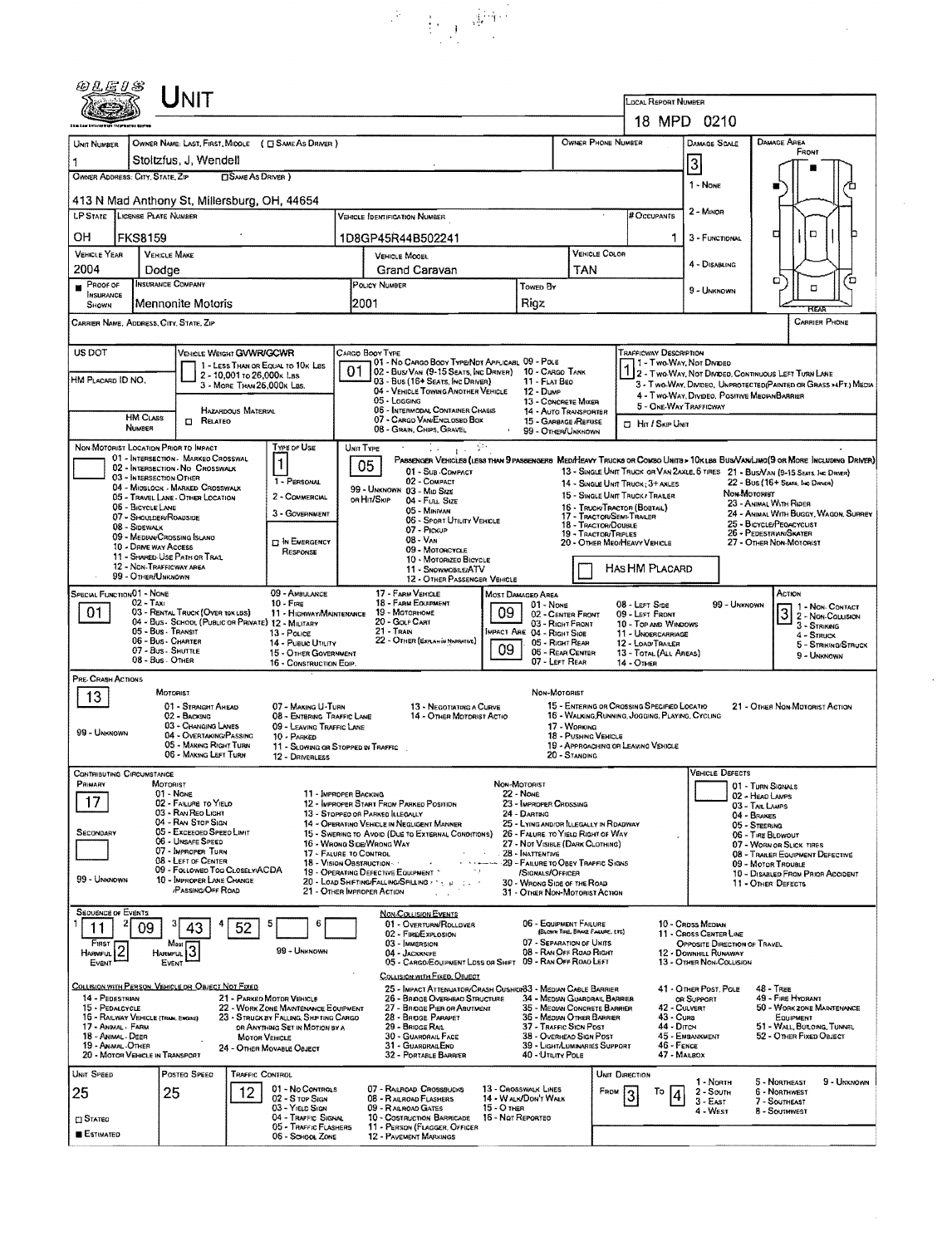|                                                                                |                                                                                                                                                                      |                                 |                                                                                                                                                                                                                          |                                                                           | <b>MOTORIST / NON-MOTORIST / OCCUPANT</b>                                                                         |                                                                         |                                                                        |                                                                                                                                                                        | LOCAL REPORT NUMBER<br>18 MPD 0210                                                 |                                                |                                                                                                                                                            |               |                                                   |
|--------------------------------------------------------------------------------|----------------------------------------------------------------------------------------------------------------------------------------------------------------------|---------------------------------|--------------------------------------------------------------------------------------------------------------------------------------------------------------------------------------------------------------------------|---------------------------------------------------------------------------|-------------------------------------------------------------------------------------------------------------------|-------------------------------------------------------------------------|------------------------------------------------------------------------|------------------------------------------------------------------------------------------------------------------------------------------------------------------------|------------------------------------------------------------------------------------|------------------------------------------------|------------------------------------------------------------------------------------------------------------------------------------------------------------|---------------|---------------------------------------------------|
|                                                                                | UNIT NUMBER   NAME: LAST, FIRST, MIDDLE                                                                                                                              |                                 |                                                                                                                                                                                                                          |                                                                           |                                                                                                                   |                                                                         |                                                                        | DATE DF BIRTH                                                                                                                                                          |                                                                                    |                                                | AGE                                                                                                                                                        | GENDER        | F - FEMALE                                        |
|                                                                                | Stoltzfus, Kaylene, Rose                                                                                                                                             |                                 |                                                                                                                                                                                                                          |                                                                           |                                                                                                                   |                                                                         |                                                                        | 05/20/1989                                                                                                                                                             |                                                                                    |                                                | 28                                                                                                                                                         | F             | M - MALE                                          |
|                                                                                | ADDRESS, CITY, STATE, ZIP                                                                                                                                            |                                 |                                                                                                                                                                                                                          |                                                                           |                                                                                                                   |                                                                         |                                                                        |                                                                                                                                                                        | CONTACT PHONE - INCLUDE AREA CODE                                                  |                                                |                                                                                                                                                            |               |                                                   |
| <b>NJURIES</b>                                                                 | 413 N Mad Anthony St, Millersburg, OH, 44654<br>INJURED TAKEN BY EMS AGENCY                                                                                          |                                 |                                                                                                                                                                                                                          |                                                                           | MEDICAL FACILITY INJURED TAKEN TO                                                                                 |                                                                         | <b>SAFETY EQUIPMENT USED</b>                                           |                                                                                                                                                                        | 620-664-0445                                                                       |                                                |                                                                                                                                                            |               |                                                   |
| $\vert$ 1                                                                      |                                                                                                                                                                      |                                 |                                                                                                                                                                                                                          |                                                                           |                                                                                                                   | 04                                                                      |                                                                        | <b>D</b> MOTORCYCLE<br>HELMET                                                                                                                                          | DOT COMPLIANT SEATING POSITION AIR BAG USAGE EJECTION TRAPPED<br>01                |                                                |                                                                                                                                                            |               |                                                   |
| OL STATE<br>OН                                                                 | OPERATOR LICENSE NUMBER<br>UL728970                                                                                                                                  | OL CLASS<br>$\overline{\bf{4}}$ | No<br>MIC<br><b>OVAUD</b><br>$\Box$ <sub>END</sub><br>Dı.                                                                                                                                                                | CONDITION<br>1                                                            | ALCOHOL/DRUG SUSPECTED ALCOHOL TEST STATUS ALCOHOL TEST TYPE ALCOHOL TEST VALUE DRUG TEST STATUS<br>$\mathbf{1}$  | $\vert$ 1                                                               |                                                                        |                                                                                                                                                                        |                                                                                    |                                                | J.                                                                                                                                                         |               | DRUG TEST TYPE                                    |
|                                                                                | OFFENSE CHARGED ( T LOCAL CODE)                                                                                                                                      |                                 | <b>OFFENSE DESCRIPTION</b>                                                                                                                                                                                               |                                                                           |                                                                                                                   |                                                                         | <b>CITATION NUMBER</b>                                                 |                                                                                                                                                                        |                                                                                    | <b>DEVICE</b>                                  | <b>HANDS-FREE</b>                                                                                                                                          |               | <b>DRIVER DISTRACTED BY</b>                       |
| 331.34A                                                                        | UNIT NUMBER NAME: LAST, FIRST, MIDDLE                                                                                                                                |                                 | <b>Failure to Control</b>                                                                                                                                                                                                |                                                                           |                                                                                                                   |                                                                         | <b>RURJK8W</b>                                                         | DATE OF BIRTH                                                                                                                                                          |                                                                                    | <b>USED</b>                                    | AGE                                                                                                                                                        | <b>GENDER</b> |                                                   |
|                                                                                |                                                                                                                                                                      |                                 |                                                                                                                                                                                                                          |                                                                           |                                                                                                                   |                                                                         |                                                                        |                                                                                                                                                                        |                                                                                    |                                                |                                                                                                                                                            |               | F - FEMALE<br>M - MALE                            |
|                                                                                | ADDRESS, CITY, STATE, ZIP                                                                                                                                            |                                 |                                                                                                                                                                                                                          |                                                                           |                                                                                                                   |                                                                         |                                                                        |                                                                                                                                                                        | CONTACT PHONE - INCLUDE AREA CODE                                                  |                                                |                                                                                                                                                            |               |                                                   |
| <b>RAURIES</b>                                                                 | Injured Taken By<br><b>EMS AGENCY</b>                                                                                                                                |                                 |                                                                                                                                                                                                                          |                                                                           | MEDICAL FACILITY INJURED TAKEN TO                                                                                 |                                                                         | <b>SAFETY EQUIPMENT USED</b>                                           |                                                                                                                                                                        | DOT COMPLIANT SEATING POSITION AIR BAG USAGE EJECTION TRAPPED                      |                                                |                                                                                                                                                            |               |                                                   |
|                                                                                |                                                                                                                                                                      |                                 |                                                                                                                                                                                                                          |                                                                           |                                                                                                                   |                                                                         |                                                                        | <b>TT MOTORCYCLE</b><br>HELMET                                                                                                                                         |                                                                                    |                                                |                                                                                                                                                            |               |                                                   |
| OL STATE                                                                       | OPERATOR LICENSE NUMBER                                                                                                                                              | OL CLASS                        | No<br><b>M/C</b>                                                                                                                                                                                                         | CONDITION                                                                 | ALCOHOL/DRUG SUSPECTED ALCOHOL TEST STATUS ALCOHOL TEST TYPE ALCOHOL TEST VALUE DRUG TEST STATUS   DRUG TEST TYPE |                                                                         |                                                                        |                                                                                                                                                                        |                                                                                    |                                                |                                                                                                                                                            |               |                                                   |
|                                                                                |                                                                                                                                                                      |                                 | <b>OVALIO</b><br>lo <sub>Ero</sub><br>DL.                                                                                                                                                                                |                                                                           |                                                                                                                   |                                                                         |                                                                        |                                                                                                                                                                        |                                                                                    |                                                |                                                                                                                                                            |               |                                                   |
|                                                                                | OFFENSE CHARGED ( Q LOCAL CODE)                                                                                                                                      |                                 | <b>OFFENSE DESCRIPTION</b>                                                                                                                                                                                               |                                                                           |                                                                                                                   |                                                                         | <b>CITATION NUMBER</b>                                                 |                                                                                                                                                                        |                                                                                    |                                                | HANDS-FREE                                                                                                                                                 |               | <b>DRIVER DISTRACTED BY</b>                       |
|                                                                                |                                                                                                                                                                      |                                 |                                                                                                                                                                                                                          |                                                                           |                                                                                                                   |                                                                         |                                                                        |                                                                                                                                                                        |                                                                                    | $\square$ Device<br>Useo                       |                                                                                                                                                            |               |                                                   |
|                                                                                | $4 -$ OTHER<br>9 - UNKNOWN<br>01 - FRONT - LEFT SIDE (MOTORCYCLE ORNER)                                                                                              |                                 | 07 - THIRD - LEFT SIDE (MOTORCYCLE SIDE CAR).                                                                                                                                                                            | 03 - LAP BELT ONLY USED                                                   | 02 - S HOULDER BELT ONLY USED<br>04 - S HOULDER AND LAP BELT ONLY USED                                            | 07 - BOOSTER SEAT<br>08 - HELMET USED                                   | 06 - CHILD RESTRAINT SYSTEM-REAR FACING                                | '12 - Passenger in Unenclosed Cargo Area                                                                                                                               | 10 - HELHET USED<br>11 - PROTECTIVE PADS USED V 14 - OTHER<br>(EUSONS, KNEES, ETC) |                                                | AIR BAG USAGE<br>1 - Not Deployed                                                                                                                          | 13 - Lighting |                                                   |
| A.M.                                                                           | 02 - FRONT - MIDDLE<br>03 - FRONT - RIGHT SIDE<br>04 - SECOND - LEFT SIDE (MOTORCYCLE PASSEMEN)<br>05 - Second - Middle<br>06 - Second - Right Side<br>TRAPPED       |                                 | 08 - Thuro - Midole<br>09 - THRD - RIGHT SIDE<br>10 - SLEEPER SECTION OF CAB (TRUCK)<br>11 - PASSENGER IN OTHER ENCLOSED CARGO AREA<br>(NON-TRAILING UNIT SUCH AS A BUS, PICK-UP WITH CAP)<br>OPERATOR LICENSE CLASS AND |                                                                           | CONDITION                                                                                                         | 13 - TRAILING UNIT<br>15 - Non-Motorist<br>16 - Отнев<br>99 - UNKNOWN · |                                                                        | and the company<br>14 - RIDING ON VEHICLE EXTERIÓR (NON-TRALING UNIT)<br>रिका के लिए                                                                                   |                                                                                    |                                                | 2 - DEPLOYED FRONT<br>3 - Deproved Side<br>4 - DEPLOYED BOTH FRONT/SIDE<br>5 - NOT APPLICABLE<br>9 - DEPLOYMENT UNKNOWN<br>いあしゃく<br>ALCOHOL/DRUG SUSPECTED |               |                                                   |
|                                                                                | 1 - Not Trapped<br>2 - TOTALLY EJECTED 2 - EXTRICATED BY<br>3 - PARTIALLY EJECTED MECHANICAL MEANS<br>4 - NOT APPLICABLE . 3 - EXTRICATED BY<br>NON-MECHANICAL MEANS |                                 | 1. CLASSA<br>2 - Class B<br>$3 - Class C$<br>4. REGULAR CLASS (OHOLS TO")<br>5 - MC/Moped ONLY<br>ALCOHOL TEST TYPE                                                                                                      |                                                                           | 1 - Apparently Normal<br>2 - PHYSICAL IMPAIRMENT<br>3 - EMOTIONL (DEPRESSED, ANGRY, DISTURBE                      |                                                                         |                                                                        | <b>14 S- FELL ASLEEP, FAINTED, FATIGUE</b><br>8 - Under The Influence of<br>E Medications, Drugs, Alcohol<br>$7 -$ Other<br>DRIVER DISTRACTED BY                       |                                                                                    |                                                | $1 -$ None on $\mathbb{R}^{n}$<br>2 - YES - ALCOHOL SUSPECTED<br>3 - YES HBO NOTIMPAIRED<br>4 - YEs DRUGS SUSPECTED                                        |               | 5 - YES ALCOHOL AND DRUGS SUSPECTED               |
| 5 - Fatal<br>Seating Position<br>ELECTION<br>1 - Nor Ejecteo<br>1 - NONE GIVEN | ALCOHOL TEST STATUS<br>2 - Test Refused<br>3 - Test Given, Contaminated Sample/Unusabl<br>4 - Test Given, Results Known<br>5 - Test Given, Results Unknown           |                                 | $1 -$ Nowe $\cdot$<br>$2 - B_{LOOO}$<br>$3 -$ Urine $-$<br>4 - BREATH<br>5 - Other                                                                                                                                       | DRUG TEST STATUS *<br>1 - NONE GIVEN<br>2 - Test Refused<br>$\sim$ $\sim$ | 3 - TEST GIVEN, CONTAMINATED SAMPLE/UNUSABL<br>4 - Test Given, Results Known<br>5 - Test Given, Results Unknown   |                                                                         | DRUG TEST TYPE<br>1 - NONE<br>$2 - BLOOD$<br>$3 -$ URWE<br>$4 -$ Othen | 1 - No DISTRACTION REPORTED<br>2 - Phone<br>3 - TEXTING/EMAILING<br>4 - ELCTRONIC COMMUNICATION DEVICE<br>5 - OTHER ELECTRONIC DEVICE<br>(RAWSATION DEWCE, RADIO, DVD) |                                                                                    |                                                | 6 - OTHER INSIDE THE VEHICLE<br>7 - EXTERNAL DISTRACTION<br>42.57                                                                                          |               |                                                   |
|                                                                                | NAME: LAST, FIRST, MIDDLE                                                                                                                                            |                                 |                                                                                                                                                                                                                          |                                                                           |                                                                                                                   |                                                                         |                                                                        |                                                                                                                                                                        | DATE OF BIRTH                                                                      |                                                | AGE                                                                                                                                                        | GENDER        |                                                   |
|                                                                                | ADDRESS, CITY, STATE, ZIP                                                                                                                                            |                                 |                                                                                                                                                                                                                          |                                                                           |                                                                                                                   |                                                                         |                                                                        |                                                                                                                                                                        | CONTACT PHONE - INCLUDE AREA CODE                                                  |                                                |                                                                                                                                                            |               |                                                   |
|                                                                                | <b>EMS AGENCY</b><br>INJURED TAKEN BY                                                                                                                                |                                 |                                                                                                                                                                                                                          |                                                                           | Medical Facility Injured Taken To                                                                                 |                                                                         | <b>SAFETY EQUIPMENT USED</b>                                           | DOT<br><b>D</b> COMPLIANT<br>MOTORCYCLE<br>HELMET                                                                                                                      |                                                                                    | <b>SEATING POSITION AIR BAG USAGE EJECTION</b> |                                                                                                                                                            |               | $F$ - $F$ <sub>EMALE</sub><br>M - MALE<br>TRAPPED |
|                                                                                | UNIT NUMBER   NAME: LAST, FIRST, MIDDLE                                                                                                                              |                                 |                                                                                                                                                                                                                          |                                                                           |                                                                                                                   |                                                                         |                                                                        |                                                                                                                                                                        | DATE OF BIRTH                                                                      |                                                | AGE                                                                                                                                                        | GENDER        | F - FEMALE<br>M - MALE                            |
| <b>UNIT NUMBER</b><br>INJURIES                                                 | ADDRESS, CITY, STATE, ZIP                                                                                                                                            |                                 |                                                                                                                                                                                                                          |                                                                           |                                                                                                                   |                                                                         |                                                                        |                                                                                                                                                                        | CONTACT PHONE - INCLUDE AREA CODE                                                  |                                                |                                                                                                                                                            |               |                                                   |

 $\sim 10^{-10}$ 



 $\mathcal{A}^{\mathcal{A}}$ 

 $\ddot{\cdot}$